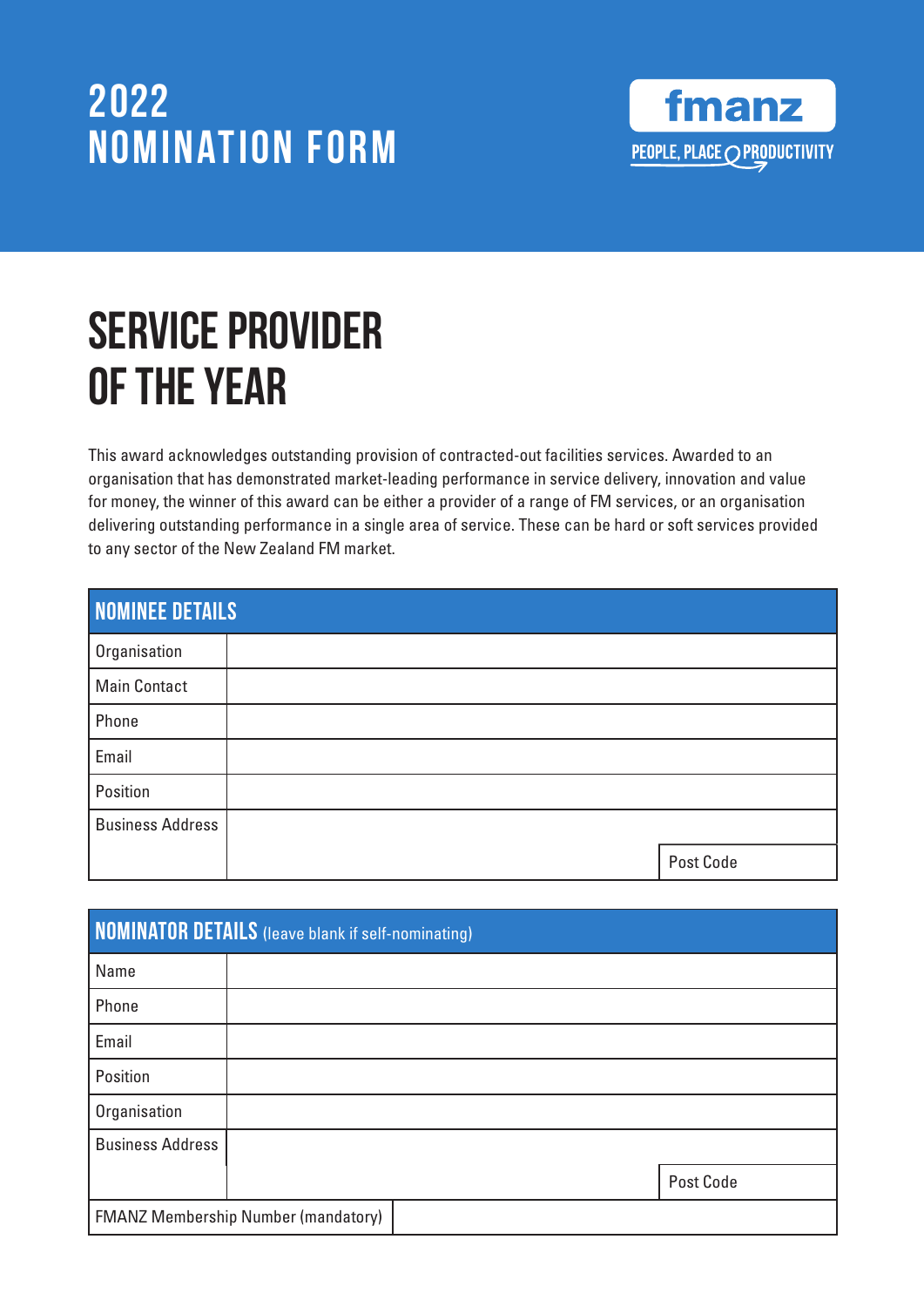# 2022 **ELIGIBILITY CRITERIA**



#### **Eligibility**

- The nominee must be a service provider that has been contracted to deliver outsourced FM services, and/or provide one or more services to FMs.
- Either the nominee must have been a corporate member of FMANZ or members of its service delivery team must have been individual members of FMANZ for the past 12 months.
- Nominations must be submitted on an FMANZ Awards nomination form appropriately covering all judging criteria, with a signed declaration.
- Judges, awards committee members and board members are not eligible to enter.
- An individual may nominate only one person/organisation per year.
- If shortlisted, you agree to send at least one representative to the Gala Awards Dinner at your own cost.
- Self nominations are permitted in this category provided the nomination includes a minimum of 1 written client endorsement

Note: The judges have the right, but are not obligated, to contact referees to validate any information supplied. References may be followed up where two or more nominees are ranked closely.

#### **Guidelines for nominators**

Here are some guidelines to help you prepare your nomination and ensure that it is the best it can be:

- Check the nominee organisation's eligibility read the eligibility section above carefully to make sure that the organisation you are nominating meets all the criteria.
- Read the questions carefully and answer them clearly, concisely and directly.
- Please provide examples and evidence to support the claims being made. Quantified information (such as percentage improvements, dollars saved, etc) will help the judges to assess the nomination.
- Where relevant, provide details about innovation and exemplary service delivery.
- Try not to use abbreviations or jargon the judges may not know what you are referring to.
- Check your grammar and spelling.
- Use the full word limit but do not exceed it. Judges will ignore anything you write in excess of the limit.
- The judges will award marks only on the basis of the information they are given. Don't assume they know anything more about your nomination than the information you have provided.
- You are encouraged to supply additional information, such as client references, customer feedback, financial information, survey results, project descriptions, etc. Any information you provide will be kept confidential.
- Before submitting the nomination, please have it reviewed to check that it reads well and answers the criteria clearly and fully.
- The judges will only accept one nomination form per nominee per category.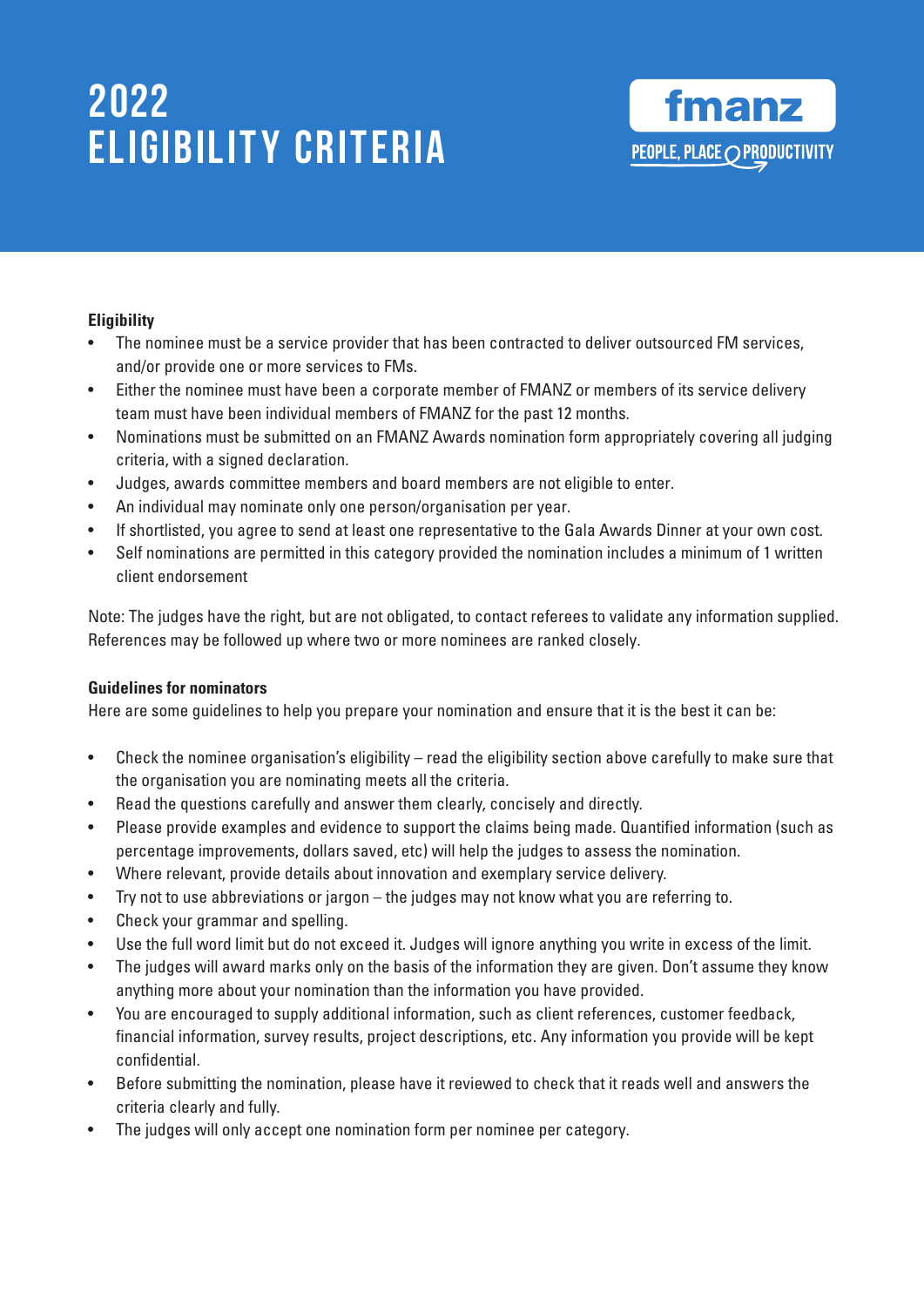

#### **Why should the nominee be recognised as the Service Provider of the Year? (100 words)**

(This description may be used when announcing shortlisted nominees at the Gala Awards Dinner and in publicity material after the event.)

**CRITERION 1: BENEFITS TO CLIENT.** How has the nominee provided significant benefits to its client(s), and how have the services provided been aligned with client needs? (250 words)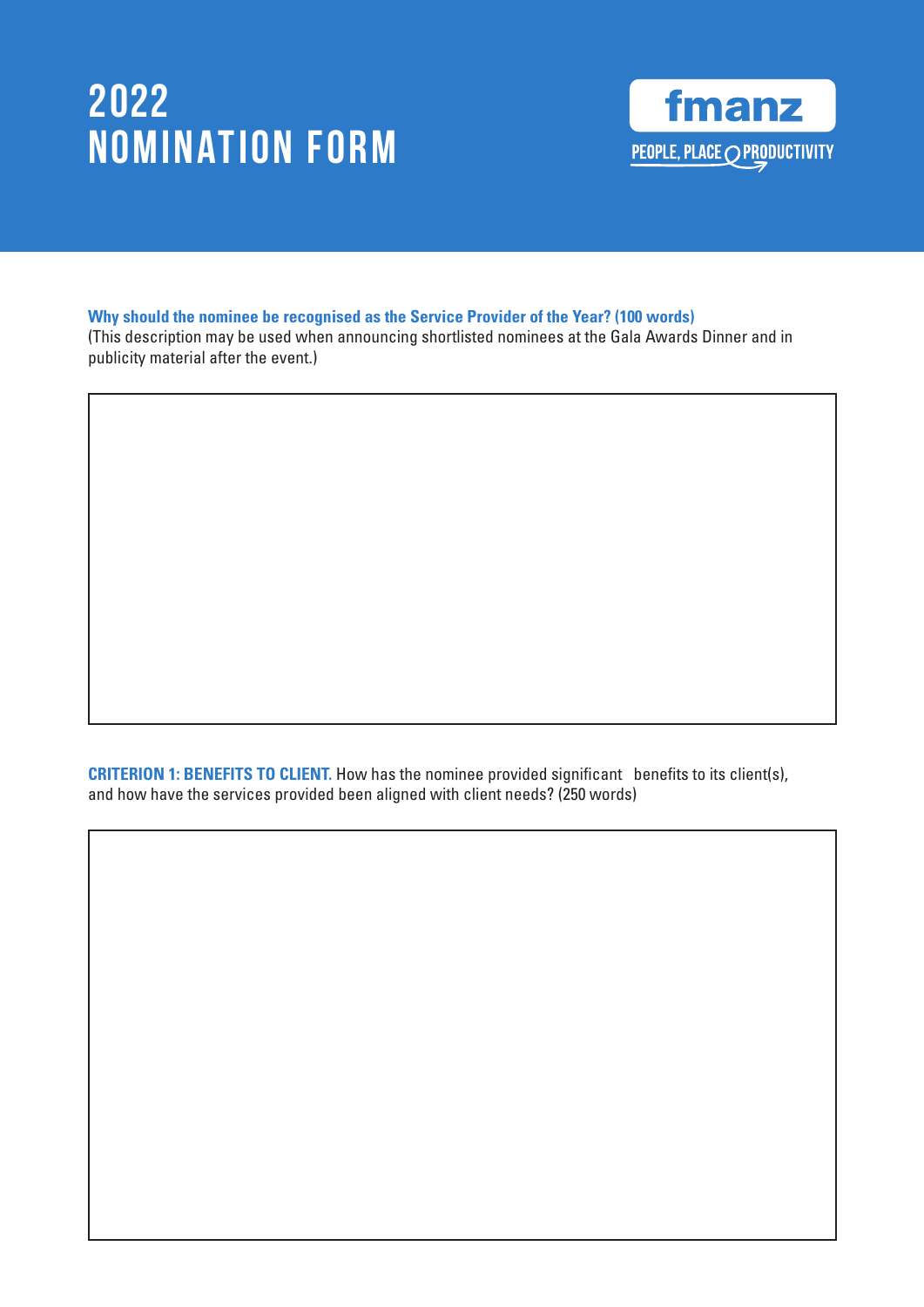

**CRITERION 2: FINANCIAL.** How have the services provided by the nominee delivered outstanding value for money to client(s)? (250 words)

**CRITERION 3: INNOVATION.** What innovative solutions has the nominee delivered to meet the needs of its client(s) and how have these solutions provided outcomes which would be considered exemplary? (250 words)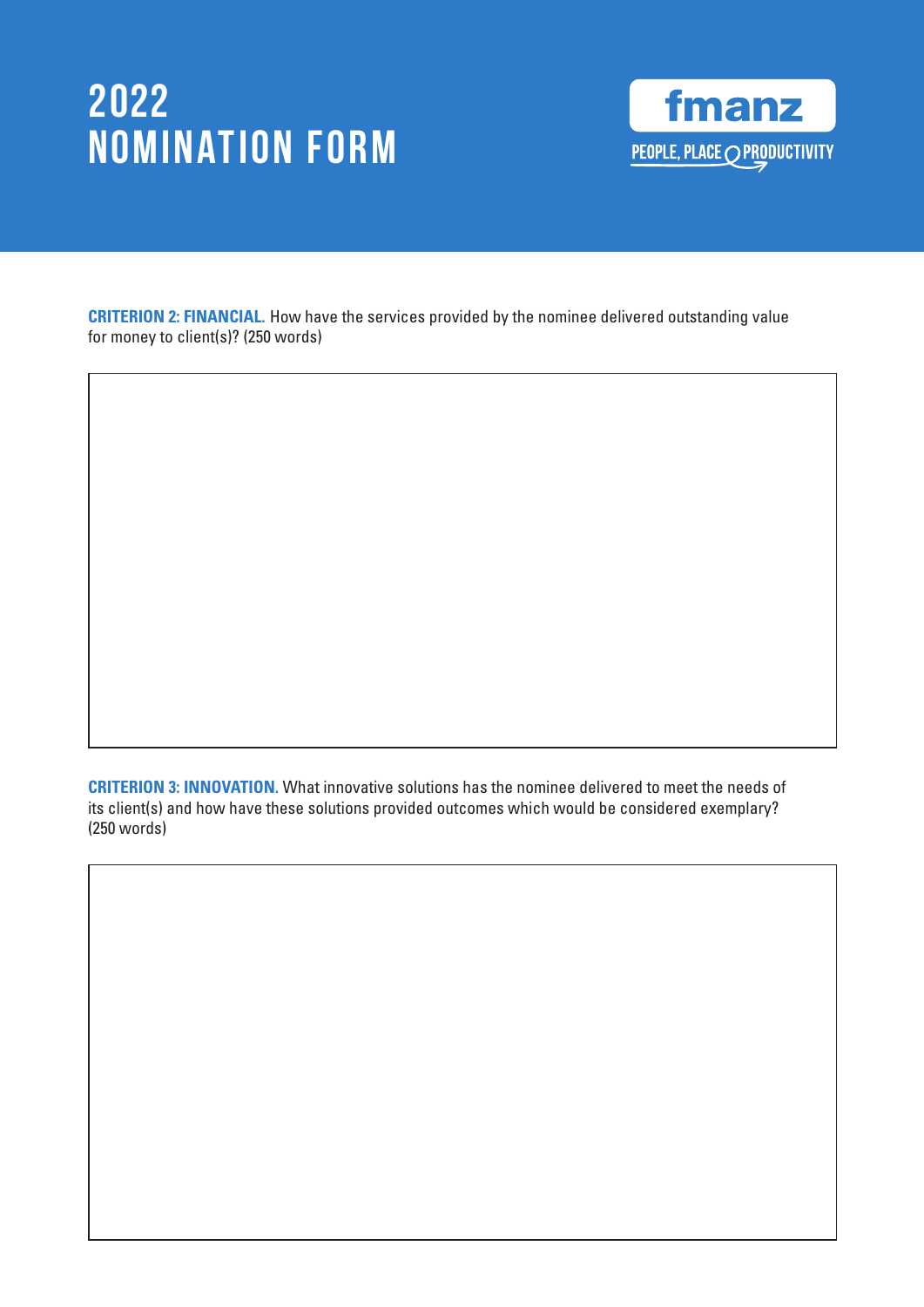

**CRITERION 4: PEOPLE.** How does the nominee encourage and deliver motivation, training, health & safety, professional development and mentoring to its staff? (250 words)

**CRITERION 5: FM INDUSTRY AND FMANZ.** How has the nominee contributed to the development of the FM industry in New Zealand? (ie been actively involved in FMANZ activities and worked to support and represent the industry through a commitment to advocacy, representation, innovation, awards, sharing of knowledge, etc.) (250 words)